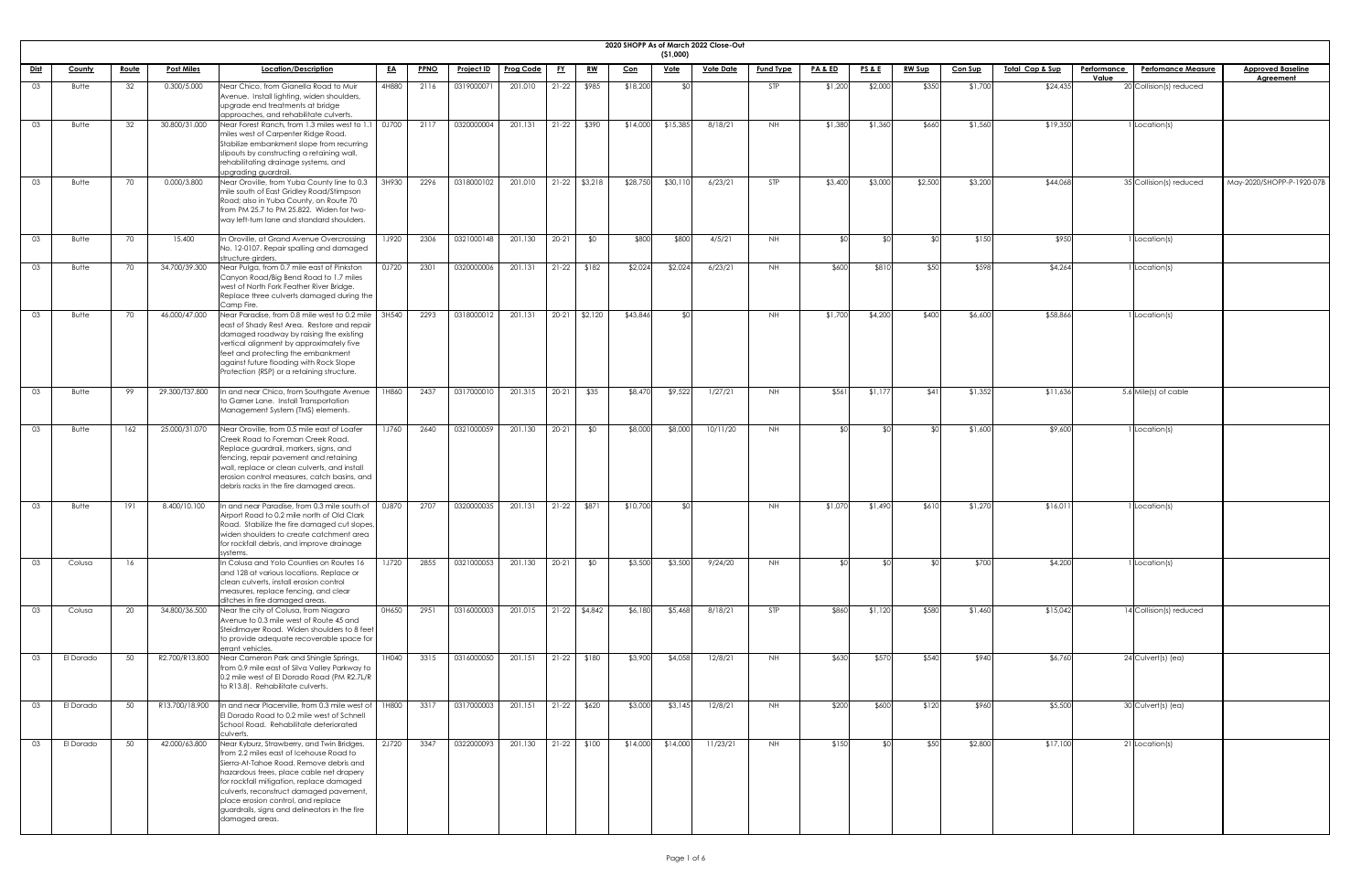| <b>2020 SHOPI</b> |  |
|-------------------|--|

|             |           |              |                   |                                                                                                                                                                                                                                                                                                                                                                      |           |             |                   |                  |           |               |            |                           | 2020 SHOPP As of March 2022 Close-Out |                  |                    |                 |               |                |                            |                    |                                               |                           |
|-------------|-----------|--------------|-------------------|----------------------------------------------------------------------------------------------------------------------------------------------------------------------------------------------------------------------------------------------------------------------------------------------------------------------------------------------------------------------|-----------|-------------|-------------------|------------------|-----------|---------------|------------|---------------------------|---------------------------------------|------------------|--------------------|-----------------|---------------|----------------|----------------------------|--------------------|-----------------------------------------------|---------------------------|
|             | County    | <u>Route</u> | <b>Post Miles</b> | Location/Description                                                                                                                                                                                                                                                                                                                                                 | <u>EA</u> | <b>PPNO</b> | <u>Project ID</u> | <b>Prog Code</b> | <u>FY</u> | <u>RW</u>     |            | ( \$1,000)<br><u>Vote</u> | <u>Vote Date</u>                      | <b>Fund Type</b> | <u>PA &amp; ED</u> | <b>PS&amp;E</b> | <b>RW Sup</b> | <b>Con Sup</b> | <u>Total Cap &amp; Sup</u> | <b>Performance</b> | <b>Perfomance Measure</b>                     | <b>Approved Baseline</b>  |
| <u>Dist</u> |           |              |                   |                                                                                                                                                                                                                                                                                                                                                                      |           |             |                   |                  |           |               | <u>Con</u> |                           |                                       |                  |                    |                 |               |                |                            | Value              |                                               | <b>Agreement</b>          |
| 03          | El Dorado | 50           | 45.200            | Near Kyburz, at 1.4 miles east of Alder Creek<br>Road. Repair the storm damaged down<br>drain and stabilize hillside slope.                                                                                                                                                                                                                                          | 0J710     | 3339        | 0320000005        | 201.131          | $21-22$   | \$5           | \$1,700    | \$1,091                   | 12/8/21                               | NH               | \$320              | \$410           | \$50          | \$320          | \$2,805                    |                    | Location(s)                                   |                           |
| 03          | El Dorado | 50           | 63.800/71.000     | Near Twin Bridges, Echo Summit and South<br>Lake Tahoe, from Sierra-At-Tahoe Road to<br>Apache Avenue. Remove debris and<br>hazardous trees, place cable net drapery<br>for rockfall mitigation, replace damaged<br>culverts, reconstruct damaged pavement,<br>place erosion control, and replace<br>guardrails, signs and delineators in the fire<br>damaged areas. | 2J730     | 3348        | 0322000094        | 201.130          |           | $21-22$ \$100 | \$13,500   | \$13,500                  | 11/23/21                              | NH .             | \$150              |                 | \$50          | \$2,700        | \$16,500                   |                    | Location(s)                                   |                           |
| 03          | Glenn     | - 5          | R7.400/R17.000    | In and near Willows, at four interchanges<br>between County Road 57 to County Road<br>33. Pave beyond the gore areas, and install<br>vegetation control under guardrail to<br>improve highway worker safety.                                                                                                                                                         | 3F500     | 3709        | 0313000019        | 201.235          | $20-21$   | \$0           | \$1,650    | \$1,903                   | 12/2/20                               | NH               | \$280              | \$420           | \$80          | \$486          | \$2,916                    |                    | $64$ Location(s)                              |                           |
| 03          | Glenn     | 162          | 76.300/78.600     | Near Butte City, from Route 45 to 0.4 mile<br>east of McDougall Street. Replace<br>Sacramento River Bridge No. 11-0017 and<br>viaduct approach, and reconstruct east<br>side roadway to conform with new structure                                                                                                                                                   | 3F060     | 2633        | 0312000052        | 201.113          |           | 20-21 \$3,000 | \$85,000   | \$88,488                  | 8/18/21                               | HBRR-S           | \$5,500            | \$5,500         | \$1,400       | \$10,000       | \$110,400                  |                    | Bridge(s)                                     | Jun-2019/SHOPP-P-1819-13B |
| 03          | Nevada    | 20           | 28.000/32.400     | Near Nevada City, from 0.4 mile west of<br>Missouri Bar Road to 0.6 mile west of<br>Washington Road. Operational<br>improvements to widen for left-turn pockets<br>and roadway turnouts.                                                                                                                                                                             | 0H660     | 3996        | 0316000004        | 201.310          |           | 20-21 \$90    | \$3,640    | \$3,507                   | 6/23/21                               | NH               | \$340              | \$470           | <b>560</b>    | \$530          | \$5,130                    |                    | 3.6 Daily vehicle hour(s) of<br>delay (DVHD)  |                           |
| 03          | Nevada    | 20           | 29.700/30.900     | Near Nevada City, from 0.1 mile east of<br>White Cloud Campground to 0.9 mile west<br>of Washington Road. Curve improvement,<br>shoulder widening and improve clear<br>recovery zone.                                                                                                                                                                                | 0H240     | 3994        | 0315000116        | 201.010          |           | 20-21 \$613   | \$8,237    | \$8,914                   | 6/23/21                               | STP              | \$1,096            | \$976           | \$291         | \$1,286        | \$12,499                   |                    | 46 Collision(s) reduced                       |                           |
| 03          | Nevada    | 20           | 36.800/37.000     | Near Emigrant Gap, from 2.6 miles east of<br>Chalk Bluff Road to 0.5 mile west of Excelsion<br>Point Road. Operational improvement to<br>make existing roadway turnout standard<br>width with shoulders.                                                                                                                                                             | 1H810     | 3999        | 0317000005        | 201.310          | $20-21$   | \$20          | \$1,900    | \$1,899                   | 6/23/21                               | NH               | \$340              | \$530           | \$140         | \$410          | \$3,340                    |                    | 6.0 Daily vehicle hour(s) of<br>delay (DVHD)  |                           |
| 03          | Nevada    | 20           | 37.100/39.800     | Near Emigrant Gap, from 0.3 mile west of<br>Excelsior Point Road to 1.2 miles west of<br>Zeibright Road. Curve improvement and<br>widen shoulders.                                                                                                                                                                                                                   | 2H620     | 4000        | 0317000165        | 201.010          |           | 20-21 \$1,380 | \$27,480   | \$28,890                  | 6/23/21                               | STP              | \$3,920            | \$2,810         | \$410         | \$3,480        | \$39,480                   |                    | 52 Collision(s) reduced                       |                           |
| 03          | Nevada    | 20           |                   | In Nevada and Placer Counties, on Routes<br>20 and 193 at various locations.<br>Operational improvements to upgrade or<br>construct roadway turnouts at five locations.                                                                                                                                                                                              | 0H690     | 3997        | 0316000006        | 201.310          |           | 20-21 \$309   | \$1,280    | \$1,362                   | 8/18/21                               | NH               | \$170              | \$280           | \$120         | \$460          | \$2,619                    |                    | 20.0 Daily vehicle hour(s) of<br>delay (DVHD) |                           |
| -03         | Nevada    | 49           | 0.000/7.500       | Near Higgins Corner, from the Placer County   0H210<br>line to 0.3 mile north of Lime Kiln Road; also<br>in Placer County, at PM R8.42 and PM<br>R10.23. Rehabilitate drainage systems.                                                                                                                                                                              |           | 4124        | 0315000112        | 201.151          | $20-21$   | \$200         | \$2,640    | \$2,340                   | 3/24/21                               | <b>NH</b>        | \$513              | \$743           | \$547         | \$510          | \$5,153                    |                    | 39 Culvert(s) (ea)                            |                           |
| -03         | Nevada    | 80           | R10.100/29.500    | n and near Truckee, at various locations<br>from 1.0 mile east of Donner Lake<br>Undercrossing to 2.3 miles west of the Sierra<br>County line (PM R10.1L/R to PM 29.5).<br>Replace guardrail with concrete barrier at<br>twenty-one locations to reduce<br>maintenance repairs.                                                                                      | 1H840     | 4297        | 0317000008        | 201.015          | $20-21$   | \$15          | \$8,310    | \$9,444                   | 12/2/20                               | <b>STP</b>       | \$120              | \$180           | \$30          | \$680          | \$9,335                    |                    | 11 Collision(s) reduced                       |                           |
| 03          | Nevada    | 80           | 13.040/16.500     | In Truckee, from 0.1 mile west of Donner Park 1H180<br>Overcrossing to Route 80/89/267 Separation.<br>Rehabilitate roadway, construct auxiliary<br>lane, upgrade Transportation Management<br>System (TMS) elements, rehabilitate<br>drainage systems, and upgrade facilities to<br>Americans with Disabilities Act (ADA)<br>standards.                              |           | 4294        | 0316000064        | 201.122          | $21-22$   | \$30          | \$20,430   | \$20,827                  | 8/18/21                               | NH.              | \$1,120            | \$1,600         | \$120         | \$2,000        | \$25,300                   |                    | $2.3$ Lane mile(s)                            |                           |
| 03          | Nevada    | 80           | 13.050/16.500     | In Truckee, from 0.1 mile west of Donner Park   1H181<br>Overcrossing to Route 80/89/267 Separation.<br>Construct auxiliary lanes and an<br>acceleration lane.                                                                                                                                                                                                       |           | 4318        | 0321000035        | 201.310          |           | $20-21$ \$17  | \$3,700    | \$3,700                   | 8/18/21                               | NH               | \$350              | \$350           | \$100         | \$500          | \$5,017                    |                    | 22.8 Daily vehicle hour(s) of<br>delay (DVHD) |                           |
| 03          | Nevada    | 80           | 28.300/28.700     | Near Truckee and Floriston, from 0.2 mile<br>east of Truckee River Bridge to 0.8 mile west<br>of Farad Undercrossing. Construct measures<br>to address cut slope erosion and rockfall.                                                                                                                                                                               | 1H010     | 4293        | 0316000046        | 201.150          |           | $20-21$ \$10  | \$5,500    | \$5,518                   | 12/2/20                               | NH I             | \$570              | \$1,150         | \$160         | \$1,020        | \$8,410                    |                    | Location(s)                                   |                           |

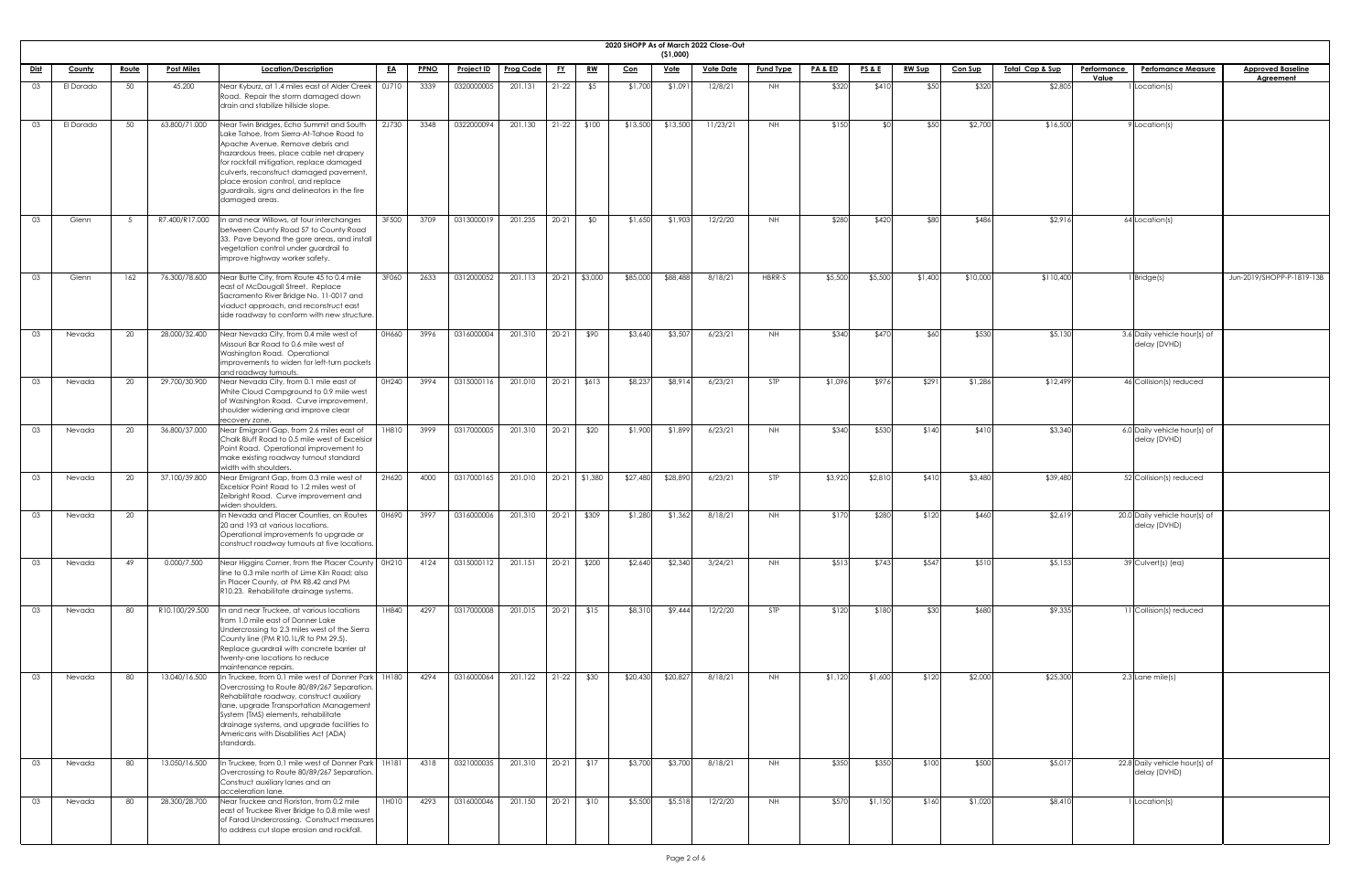| <b>2020 SHOPE</b> |
|-------------------|

|    | 2020 SHOPP As of March 2022 Close-Out<br>(51,000)<br><u>Dist</u><br>Location/Description<br><b>PPNO</b><br><u>RW Sup</u><br><u> Total Cap &amp; Sup</u><br><b>Approved Baseline</b><br><u>Route</u><br><b>Post Miles</b><br><u>EA</u><br>Project ID<br><b>Prog Code</b><br><u>FY</u><br><u>RW</u><br><b>Vote Date</b><br><b>Fund Type</b><br><b>PA &amp; ED</b><br><u>PS&amp;E</u><br><b>Con Sup</b><br><b>Performance</b><br><b>Perfomance Measure</b><br>County<br><u>Con</u><br><u>Vote</u> |     |                   |                                                                                                                                                                                                                                                                                         |       |      |            |         |           |               |                  |         |          |            |          |         |       |         |          |       |                             |                  |
|----|------------------------------------------------------------------------------------------------------------------------------------------------------------------------------------------------------------------------------------------------------------------------------------------------------------------------------------------------------------------------------------------------------------------------------------------------------------------------------------------------|-----|-------------------|-----------------------------------------------------------------------------------------------------------------------------------------------------------------------------------------------------------------------------------------------------------------------------------------|-------|------|------------|---------|-----------|---------------|------------------|---------|----------|------------|----------|---------|-------|---------|----------|-------|-----------------------------|------------------|
|    |                                                                                                                                                                                                                                                                                                                                                                                                                                                                                                |     |                   |                                                                                                                                                                                                                                                                                         |       |      |            |         |           |               |                  |         |          |            |          |         |       |         |          |       |                             |                  |
|    |                                                                                                                                                                                                                                                                                                                                                                                                                                                                                                |     |                   |                                                                                                                                                                                                                                                                                         |       |      |            |         |           |               |                  |         |          |            |          |         |       |         |          | Value |                             | <b>Agreement</b> |
| 03 | Nevada                                                                                                                                                                                                                                                                                                                                                                                                                                                                                         | 80  | 29.500/29.700     | Near Truckee and Floriston, from Farad<br>Undercrossing to 2.1 miles west of Sierra<br>County line. Mitigate rockfall and stabilize<br>cut slope erosion with draped mesh and a<br>drainage ditch.                                                                                      | 2H000 | 4298 | 0317000044 | 201.150 | $20 - 21$ | \$90          | \$3,400          | \$1,759 | 12/2/20  | <b>NH</b>  | \$440    | \$750   | \$280 | \$610   | \$5,570  |       | Location(s)                 |                  |
| 03 | Nevada                                                                                                                                                                                                                                                                                                                                                                                                                                                                                         | 80  | 31.300/31.800     | Near Truckee and Floriston, from 1.9 miles<br>east of Farad Road to the Sierra County line.<br>Construct mitigation measures to reduce<br>rockfall onto the roadway.                                                                                                                    | 2H690 | 4299 | 0317000172 | 201.150 | $21-22$   | \$0           | \$4,300          | \$4,300 | 6/23/21  | NH         | \$410    | \$890   | \$120 | \$1,080 | \$6,800  |       | Location(s)                 |                  |
| 03 | Nevada                                                                                                                                                                                                                                                                                                                                                                                                                                                                                         | 174 | 9.600/10.200      | In Grass Valley, from Race Street to Route<br>20, including frontage streets. Financial<br>Contribution Only (FCO) for construction<br>capital to the City of Grass Valley to<br>relinquish a portion of the route.                                                                     | 3F680 | 4450 | 0313000047 | 201.160 | $20 - 21$ | \$150         | \$1,660          | \$1,950 | 10/13/21 | <b>NH</b>  | \$180    | \$330   | \$86  | \$360   | \$2,766  |       | 0.5 Centerline mile(s)      |                  |
| 03 | Nevada                                                                                                                                                                                                                                                                                                                                                                                                                                                                                         | Var |                   | In Nevada, El Dorado, Placer, Sierra, and<br>Yuba Counties, on Routes 20, 49, 80, 174,<br>and 193 at various locations. Remove debris<br>and hazardous trees at various locations.                                                                                                      | 2J960 | 5154 | 0322000144 | 201.130 | $21-22$   | \$0           | \$3,000          | \$3,000 | 1/24/22  | <b>NH</b>  |          |         | \$100 | \$600   | \$3,700  |       | 152 Location(s)             |                  |
| 03 | Placer                                                                                                                                                                                                                                                                                                                                                                                                                                                                                         | 49  | R8.700/R10.600    | Near Auburn, from 0.3 mile south of Lorenson 4H600<br>Road/Florence Lane to 0.3 mile north of<br>Lone Star Road. Construct concrete<br>median barrier and two roundabouts.                                                                                                              |       | 4787 | 0319000004 | 201.010 |           | 21-22 \$2,820 | \$27,010         |         |          | <b>STP</b> | \$1,500  | \$940   | \$900 | \$2,500 | \$35,670 |       | 13 Collision(s) reduced     |                  |
| 03 | Placer                                                                                                                                                                                                                                                                                                                                                                                                                                                                                         | 80  | 1.300/R63.500     | In and near Roseville, Rocklin, Auburn,<br>Colfax, and Cisco Grove, at various<br>locations from 0.7 mile west of Douglas<br>Boulevard to Cisco Overcrossing. Upgrade<br>quardrail to current standards.                                                                                | 0H720 | 5026 | 0316000008 | 201.015 | $20 - 21$ | \$0           | \$2,600          | \$3,086 | 12/2/20  | STP        | \$40     | \$440   | \$120 | \$550   | \$3,750  |       | <b>Collision(s)</b> reduced |                  |
| 03 | Placer                                                                                                                                                                                                                                                                                                                                                                                                                                                                                         | 80  | 25.400            | Near Applegate, at 0.8 mile west of<br>Applegate Road Overcrossing. Remove and<br>replace guardrail and asphalt curb dike,<br>and backfill the embankment.                                                                                                                              | 2J920 | 5152 | 0322000137 | 201.130 | $21-22$   | \$0           | \$520            | \$520   | 1/7/22   | <b>NH</b>  |          | ¢٢      |       | \$104   | \$624    |       | Location(s)                 |                  |
| 03 | Placer                                                                                                                                                                                                                                                                                                                                                                                                                                                                                         | 80  | 38.300/41.500     | Near Magra, from 0.5 mile east of Secret<br>Town Overcrossing to the Gold Run Safety<br>Roadside Rest Area (SRRA). Rehabilitate<br>drainage systems.                                                                                                                                    | 1H030 | 5114 | 0316000049 | 201.151 | $20 - 21$ | \$220         | \$3,069          | \$2,939 | 3/24/21  | <b>NH</b>  | \$429    | \$667   | \$195 | \$806   | \$5,386  |       | 29 Culvert(s) (ea)          |                  |
| 03 | Placer                                                                                                                                                                                                                                                                                                                                                                                                                                                                                         | 80  | R56.900L/R58.200L | Near Emigrant Gap, from 0.8 mile east to 2.1 0J880<br>miles east of Carpenter Flat Undercrossing,<br>at two locations. Restore the structural<br>integrity of storm damaged rockfall<br>retention systems by replacing posts and<br>base plates, and installing new ground<br>lanchors. |       | 5145 | 0320000036 | 201.131 | $21-22$   | \$0           | \$2,300          | \$2,044 | 5/12/21  | <b>NH</b>  | \$160    | \$300   | \$50  | \$340   | \$3,150  |       | Location(s)                 |                  |
| 03 | Placer                                                                                                                                                                                                                                                                                                                                                                                                                                                                                         | 89  | 16.100            | Near Truckee, at 0.1 mile north of Pole Creek   2J890<br>Road. Remove debris, rocks, and drapery,<br>install cable net, and replace the ground<br>anchors.                                                                                                                              |       | 5294 | 0322000128 | 201.130 | $21-22$   | \$0           | \$600            | \$600   | 1/3/22   | <b>NH</b>  |          |         |       | \$120   | \$720    |       | Location(s)                 |                  |
| 03 | Sacramento                                                                                                                                                                                                                                                                                                                                                                                                                                                                                     |     | 0.018/4.000       | Near Thornton, from San Joaquin County line   2J930<br>to 0.6 mile south of Lambert Road<br>Undercrossing. Replace failed concrete                                                                                                                                                      |       | 5153 | 0322000140 | 201.130 | $21-22$   | \$0           | \$1,200          | \$1,200 | 1/19/22  | <b>NH</b>  |          |         |       | \$240   | \$1,440  |       | Location(s)                 |                  |
| 03 | Sacramento                                                                                                                                                                                                                                                                                                                                                                                                                                                                                     |     | 22.400/22.900     | In the city of Sacramento, from 0.1 mile<br>south of Broadway to 0.1 mile south of R<br>Street Underpass. Highway planting<br>rehabilitation.                                                                                                                                           | 2H130 | 5865 | 0317000066 | 201.210 | $21-22$   | \$10          | \$1,800          | \$2,140 | 3/16/22  | NH         | \$230    | \$520   | \$80  | \$430   | \$3,070  |       | $12.0$ Acre(s)              |                  |
| 03 | Sacramento                                                                                                                                                                                                                                                                                                                                                                                                                                                                                     | - 5 | 22.400            | In the city of Sacramento, at South<br>Connector Undercrossing No. 24-0267.<br>Strengthen structure for permit loads.                                                                                                                                                                   | 3H390 | 5868 | 0317000340 | 201.322 | $21-22$   | \$40          | \$8,000          |         |          | NH         | \$16,780 | \$570   | \$50  | \$1,250 | \$26,690 |       | Bridge(s)                   |                  |
| 03 | Sacramento                                                                                                                                                                                                                                                                                                                                                                                                                                                                                     |     |                   | In the city of Sacramento, at the Route 5/99<br>Interchange Connector ramps and the<br>eastbound Route 51/160 Interchange<br>Connector ramp. Install connector ramp<br>meters and Closed Circuit Televisions<br>(CCTV).                                                                 | 1H850 | 6411 | 0317000009 | 201.315 | $20 - 21$ | \$20          | \$3,000          | \$3,466 | 6/23/21  | NH         | \$320    | \$660   | \$20  | \$1,020 | \$5,040  |       | Field element(s)            |                  |
| 03 | Sacramento                                                                                                                                                                                                                                                                                                                                                                                                                                                                                     | 12  | 0.000/0.400       | In and near Rio Vista, at the Sacramento<br>River Bridge No. 23-0024; also in Solano<br>County, from PM 26.3 to PM 26.4.<br>Rehabilitate bridge and upgrade Americans<br>with Disabilities Act (ADA) facilities.<br>(G13 Contingency)                                                   | 1H130 | 5960 | 0316000059 | 201.110 |           | $21-22$ \$5   | \$0 <sub>l</sub> |         |          | HBRR-S     | \$760    | \$2,460 | \$20  |         | \$3,245  |       | Bridge(s)                   |                  |

| <u>eline</u><br>$\frac{1}{1}$ |  |
|-------------------------------|--|
|                               |  |
|                               |  |
|                               |  |
|                               |  |
|                               |  |
|                               |  |
|                               |  |
|                               |  |
|                               |  |
|                               |  |
|                               |  |
|                               |  |
|                               |  |
|                               |  |
|                               |  |
|                               |  |
|                               |  |
|                               |  |
|                               |  |
|                               |  |
|                               |  |
|                               |  |
|                               |  |
|                               |  |
|                               |  |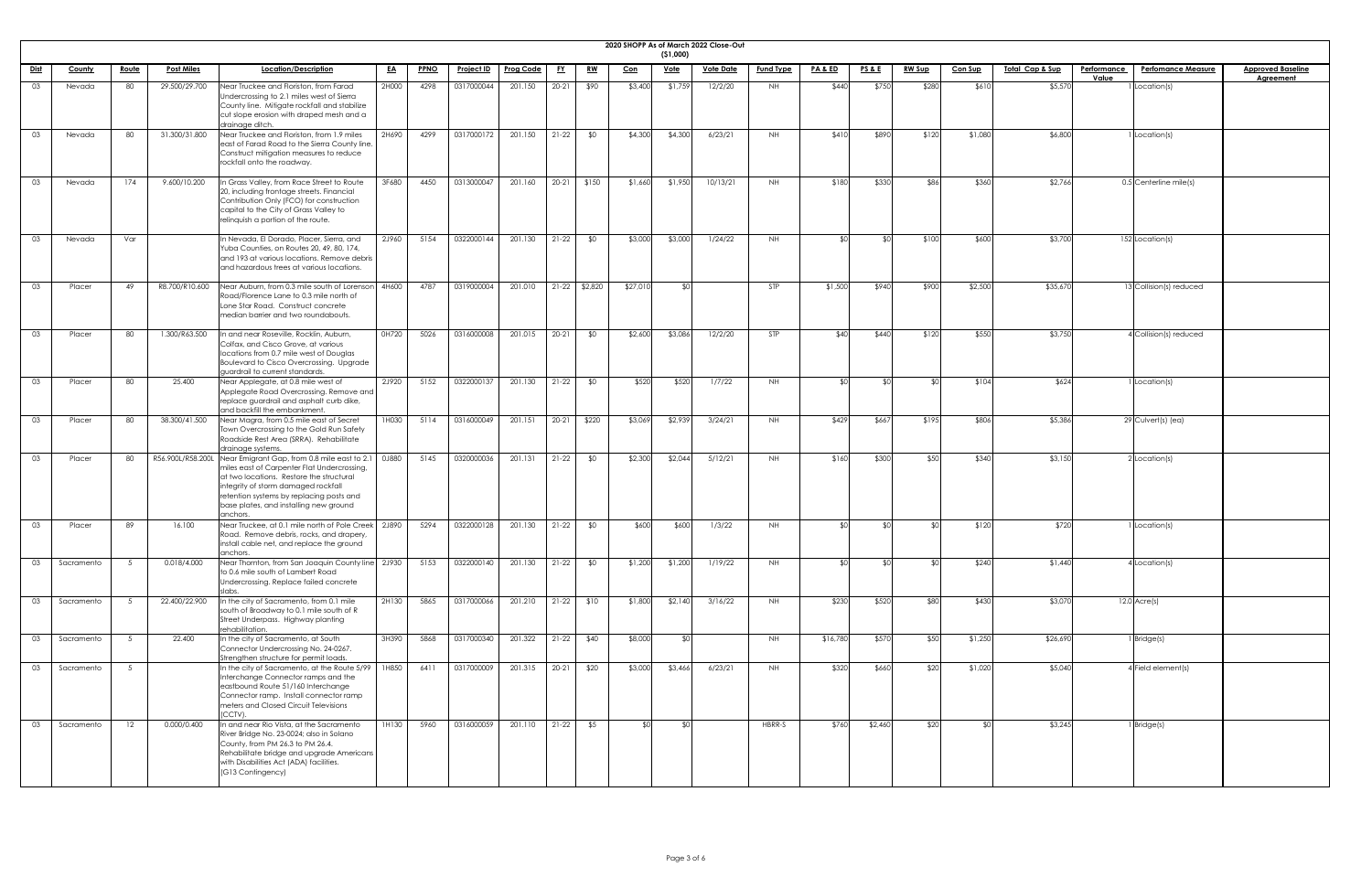|    | 2020 SHOPP As of March 2022 Close-Out<br>( \$1,000)<br>Location/Description<br>PA & ED<br><u> Total Cap &amp; Sup</u><br><b>Perfomance Measure</b><br><b>Approved Baseline</b><br><u>Route</u><br><b>Post Miles</b><br><b>PPNO</b><br><b>Project ID</b><br><b>Prog Code</b><br><u>Vote</u><br><u>Vote Date</u><br><b>Fund Type</b><br><b>PS&amp;E</b><br><u>RW Sup</u><br><b>Con Sup</b><br><b>Performance</b><br><u>Dist</u><br><b>County</b><br><u>EA</u><br><u>FY</u><br><u>RW</u><br><u>Con</u> |    |               |                                                                                                                                                                                                                                                                                                                                                                                                                                                                    |       |       |            |         |           |       |          |          |          |            |       |         |       |         |          |                                                |                           |
|----|-----------------------------------------------------------------------------------------------------------------------------------------------------------------------------------------------------------------------------------------------------------------------------------------------------------------------------------------------------------------------------------------------------------------------------------------------------------------------------------------------------|----|---------------|--------------------------------------------------------------------------------------------------------------------------------------------------------------------------------------------------------------------------------------------------------------------------------------------------------------------------------------------------------------------------------------------------------------------------------------------------------------------|-------|-------|------------|---------|-----------|-------|----------|----------|----------|------------|-------|---------|-------|---------|----------|------------------------------------------------|---------------------------|
|    |                                                                                                                                                                                                                                                                                                                                                                                                                                                                                                     |    |               |                                                                                                                                                                                                                                                                                                                                                                                                                                                                    |       |       |            |         |           |       |          |          |          |            |       |         |       |         |          |                                                |                           |
|    |                                                                                                                                                                                                                                                                                                                                                                                                                                                                                                     |    |               |                                                                                                                                                                                                                                                                                                                                                                                                                                                                    |       |       |            |         |           |       |          |          |          |            |       |         |       |         | Value    |                                                | <b>Agreement</b>          |
| 03 | Sacramento                                                                                                                                                                                                                                                                                                                                                                                                                                                                                          | 50 | L0.000/L0.500 | In the city of Sacramento, from the<br>Sacramento River Viaduct (Pioneer Bridge)<br>to 4th Street; also on Route 5 from 0.2 mile<br>south of Broadway to S Street (PM 22.15 to<br>[22.91]. Clean and paint steel bridges within<br>Route 5/50 Interchange.                                                                                                                                                                                                         | 1H100 | 6247  | 0316000056 | 201.119 | $20 - 21$ | \$0   | \$21,300 | \$24,503 | 5/12/21  | HBRR-S     | \$350 | \$940   | \$10  | \$3,010 | \$25,610 | $11$ <i>Bridge(s)</i>                          |                           |
| 03 | Sacramento                                                                                                                                                                                                                                                                                                                                                                                                                                                                                          | 50 | L0.000/18.300 | In and near the cities of Sacramento,<br>Rancho Cordova, and Folsom, from Yolo<br>County line to 0.8 mile east of Folsom<br>Boulevard; also in Yolo County in West<br>Sacramento, from Route 80 to Sacramento<br>County line (PM 2.5/3.156). Install<br>Transportation Management System (TMS)<br>field elements.                                                                                                                                                  | 3H330 | 6250  | 0317000325 | 201.315 | $20 - 21$ | \$200 | \$38,400 | \$36,792 | 5/12/21  | <b>NH</b>  | \$940 | \$2,700 | \$520 | \$3,900 | \$46,660 | 79 Field element(s)                            | Dec-2019/SHOPP-P-1920-03B |
| 03 | Sacramento                                                                                                                                                                                                                                                                                                                                                                                                                                                                                          | 50 | R7.700/R9.500 | In and near Rancho Cordova, from<br>Bradshaw Road to Mather Field Road.<br>Operational improvements that construct<br>auxiliary lanes in both westbound and<br>eastbound directions.                                                                                                                                                                                                                                                                               | 1F150 | 6197  | 0300001101 | 201.310 | $20 - 21$ | \$102 | \$7,800  | \$7,940  | 10/21/20 | <b>NH</b>  | \$396 | \$659   | \$103 | \$1,080 | \$10,140 | 143.0 Daily vehicle hour(s) of<br>delay (DVHD) |                           |
| 03 | Sacramento                                                                                                                                                                                                                                                                                                                                                                                                                                                                                          | 50 | 15.700/23.100 | In and near Rancho Cordova and Folsom,<br>from Hazel Avenue to El Dorado County line;<br>also in El Dorado County near El Dorado<br>Hills, from Sacramento County line to Silva<br>Valley Parkway/White Rock Road (PM<br>0.0/R1.9L/R). Install fiber optic cable and<br>wireless communication systems.                                                                                                                                                            | 1H820 | 6248  | 0317000006 | 201.315 | $20 - 21$ | \$5   | \$4,650  | \$5,340  | 1/27/21  | NH         | \$240 | \$950   | \$110 | \$1,050 | \$7,005  | 3.5 Mile(s) of cable                           |                           |
| 03 | Sacramento                                                                                                                                                                                                                                                                                                                                                                                                                                                                                          | 50 |               | In Butte, Placer, Sacramento, and Sutter<br>Counties on Routes 20, 28, 32, 50, and 80 at<br>various locations. Enhance crosswalk<br>visibility, add green bike lane treatment,<br>install signs, flashing beacons and<br>countdown pedestrian signal heads, and<br>construct curb ramps and pedestrian<br>barricades to improve bicycle and<br>pedestrian safety.                                                                                                  | 0J920 | 6257  | 0320000041 | 201.010 | $20 - 21$ | \$0   |          |          |          | <b>STP</b> | \$386 |         | \$0   |         | \$386    | $0$ Collision(s) reduced                       |                           |
| 03 | Sacramento                                                                                                                                                                                                                                                                                                                                                                                                                                                                                          | 50 |               | In Sacramento and Sutter Counties on<br>Routes 20, 50, and 80 at various locations.<br>Enhance crosswalk visibility, add bike lane<br>delineation, install signs, flashing beacons<br>and countdown pedestrian signal heads,<br>and construct curb ramps and pedestrian<br>barricades to improve bicycle and<br>pedestrian safety.                                                                                                                                 | 0J923 | 6257C | 0321000212 | 201.010 | $21 - 22$ | \$50  | \$4,660  |          |          | <b>STP</b> |       | \$663   | \$41  | \$438   | \$5,852  | 9 Collision(s) reduced                         |                           |
| 03 | Sacramento                                                                                                                                                                                                                                                                                                                                                                                                                                                                                          | 51 | 1.600/4.400   | In the city of Sacramento, from 0.1 mile<br>south of B Street Underpass to 0.4 mile north<br>of Arden Way. Pave areas behind the gore<br>and at narrow and miscellaneous locations,<br>place vegetation control, and construct<br>Maintenance Vehicle Pullouts (MVPs) to<br>reduce maintenance and improve highway<br>worker safety.                                                                                                                               | 2H110 | 6413  | 0317000064 | 201.235 | $21-22$   | \$15  | \$4,400  | \$4,610  | 3/24/21  | NH .       | \$280 | \$530   | \$50  | \$1,120 | \$6,395  | 53 Location(s)                                 |                           |
| 03 | Sacramento                                                                                                                                                                                                                                                                                                                                                                                                                                                                                          | 51 | 2.000/3.500   | In the city of Sacramento, from north of B<br>Street Underpass to north of Exposition<br>Boulevard Overcrossing at the American<br>River Bridge No. 24-0003 and Cal Expo<br>Undercrossing No. 24-0133. Early Work<br>Package No. 1 for Construction<br>Manager/General Contractor (CMGC)<br>parent project EA 3F070. Clear vegetation,<br>construct equipment access, relocate<br>Valley Elderberry bushes, and procure steel<br>sheet piles and foundation piles. | 3F071 | 6402A | 0322000009 | 201.110 | $21-22$   | \$0   | \$12,000 | \$12,000 | 12/8/21  | RMRA       |       |         | ዳበ    | \$900   | \$12,900 | $0$ Bridge $(s)$                               |                           |
| 03 | Sacramento                                                                                                                                                                                                                                                                                                                                                                                                                                                                                          | 51 | 2.000/3.500   | In the city of Sacramento, from north of B<br>Street Underpass to north of Exposition<br>Boulevard Overcrossing at the American<br>River Bridge No. 24-0003 and Cal Expo<br>Undercrossing No.24-0133. Early Work<br>Package No. 2 for Construction<br>Manager/General Contractor (CMGC)<br>parent project EA 3F070. Procure steel<br>girders.                                                                                                                      | 3F072 | 6402B | 0322000010 | 201.110 | $21-22$   | \$0   | \$10,900 | \$10,900 | 3/16/22  | RMRA       |       |         | .sol  | \$50    | \$10,950 | $0$ Bridge(s)                                  |                           |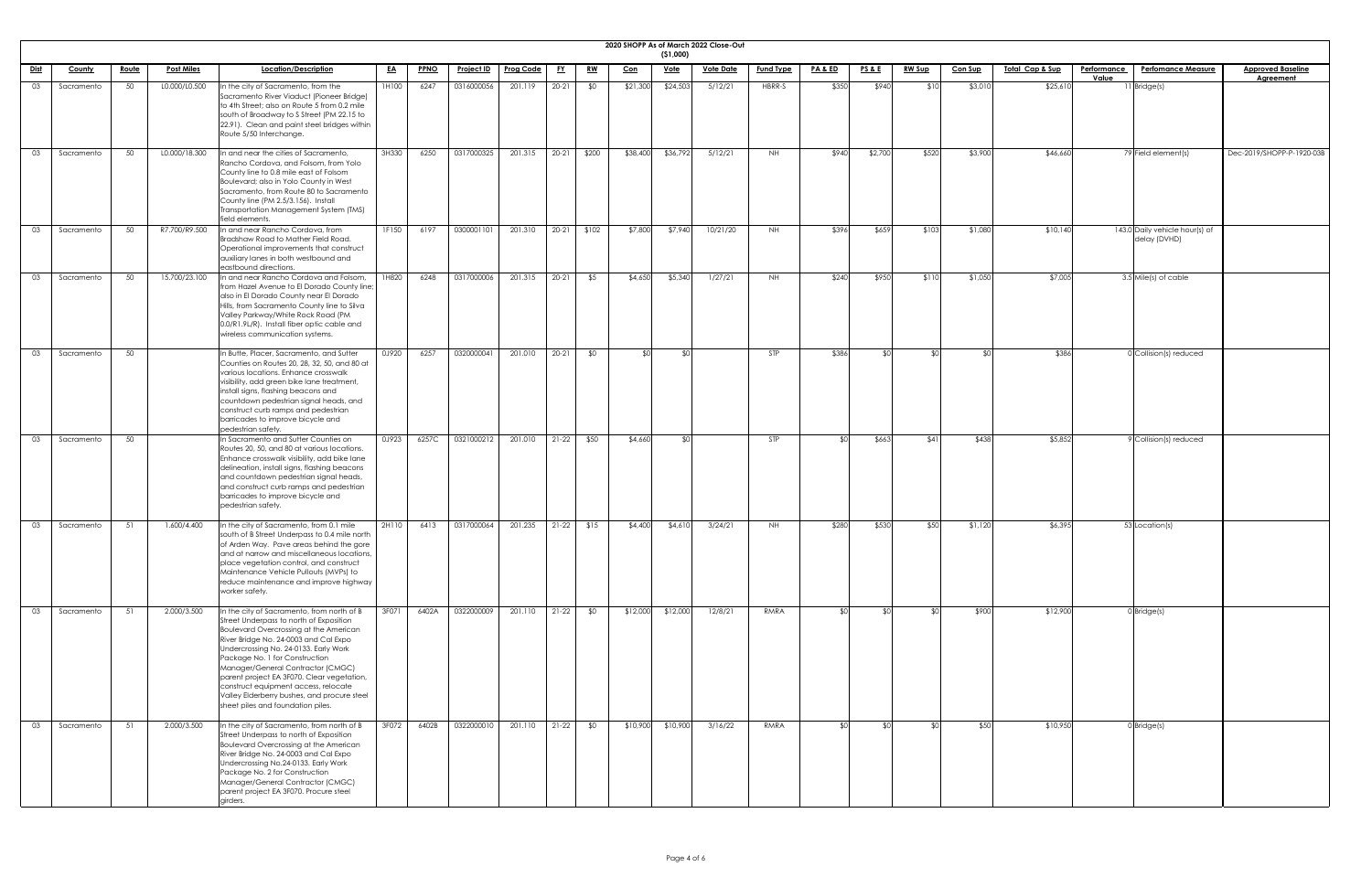|             | 2020 SHOPP As of March 2022 Close-Out<br>( \$1,000)<br><b>Post Miles</b><br>Location/Description<br><b>PA &amp; ED</b><br><u>Total Cap &amp; Sup</u><br><b>Performance</b><br><b>Approved Baseline</b><br><u>PPNO</u><br><u>Project ID</u><br><b>Prog Code</b><br><u>Vote</u><br><u>Vote Date</u><br><b>Fund Type</b><br><u>PS &amp; E</u><br><u>RW Sup</u><br><b>Con Sup</b><br><b>Perfomance Measure</b><br><u>Route</u><br><b>County</b> |     |                |                                                                                                                                                                                                                                                                                                                                                                                                                                                           |              |      |            |         |           |           |            |          |          |            |       |         |       |         |          |       |                          |                           |
|-------------|---------------------------------------------------------------------------------------------------------------------------------------------------------------------------------------------------------------------------------------------------------------------------------------------------------------------------------------------------------------------------------------------------------------------------------------------|-----|----------------|-----------------------------------------------------------------------------------------------------------------------------------------------------------------------------------------------------------------------------------------------------------------------------------------------------------------------------------------------------------------------------------------------------------------------------------------------------------|--------------|------|------------|---------|-----------|-----------|------------|----------|----------|------------|-------|---------|-------|---------|----------|-------|--------------------------|---------------------------|
|             |                                                                                                                                                                                                                                                                                                                                                                                                                                             |     |                |                                                                                                                                                                                                                                                                                                                                                                                                                                                           |              |      |            |         |           |           |            |          |          |            |       |         |       |         |          |       |                          |                           |
| <u>Dist</u> |                                                                                                                                                                                                                                                                                                                                                                                                                                             |     |                |                                                                                                                                                                                                                                                                                                                                                                                                                                                           | <u>EA</u>    |      |            |         | <u>FY</u> | <u>RW</u> | <u>Con</u> |          |          |            |       |         |       |         |          | Value |                          | <b>Agreement</b>          |
| 03          | Sacramento                                                                                                                                                                                                                                                                                                                                                                                                                                  | 80  | M9.100/R11.400 | In and near the city of Sacramento, from $0.3$   2H150<br>mile west of Longview Drive Overcrossing to<br>0.3 mile east of Route 80/244 Separation;<br>also on Route 51 from PM 8.3 to 8.6 and<br>Route 244 from PM 0.0 to T0.9. Pave areas<br>behind the gore and at narrow and<br>miscellaneous locations, place vegetation<br>control, and construct Maintenance Vehicle<br>Pullouts (MVPs) to reduce maintenance and<br>improve highway worker safety. |              | 6716 | 0317000068 | 201.235 | $20 - 21$ | \$0       | \$3,700    | \$3,491  | 3/24/21  | NH I       | \$250 | \$570   | \$10  | \$1,050 | \$5,580  |       | 53 Location(s)           |                           |
| 03          | Sacramento                                                                                                                                                                                                                                                                                                                                                                                                                                  | 80  | M9.600/12.900  | Near the city of Sacramento and Citrus<br>Heights, from 0.2<br>mile east of Longview Drive to 0.4 mile east<br>of Madison<br>Avenue; also on Route 244, from Route 80 to<br>$0.3$ mile<br>west of Auburn Boulevard (PM 0.0/0.8).<br>Pavement rehabilitation.                                                                                                                                                                                              | 1H190        | 6714 | 0316000065 | 201.121 | $21-22$   | \$100     | \$14,000   | \$15,414 | 3/24/21  | NH .       | \$50  | \$1,500 | \$80  | \$2,500 | \$18,230 |       | $31.4$ Lane mile(s)      | May-2019/SHOPP-P-1819-12B |
| 03          | Sacramento                                                                                                                                                                                                                                                                                                                                                                                                                                  | 80  | R11.400/18.000 | In and near Citrus Heights, from 0.3 mile east   2H120<br>of the Route 80/244 Separation to the Placer<br>County line. Pave areas behind the gore<br>and at narrow and miscellaneous locations,<br>place vegetation control, and construct<br>Maintenance Vehicle Pullouts (MVPs) to<br>reduce maintenance and improve highway<br>worker safety.                                                                                                          |              | 6715 | 0317000065 | 201.235 | $20-21$   | \$0       | \$2,500    | \$2,874  | 3/24/21  | NH I       | \$260 | \$500   | \$10  | \$1,000 | \$4,270  |       | 58 Location(s)           |                           |
| 03          | Sacramento                                                                                                                                                                                                                                                                                                                                                                                                                                  | 99  |                | 10.000/R24.300  In and near the cities of Elk Grove and<br>Sacramento, from Grant Line Road to Route<br>50; also on Route 51, from Route 50 to 0.1<br>mile south of the Fort Sutter Viaduct (PM<br>0.0/0.1). Install fiber optic cable.                                                                                                                                                                                                                   | 0H670        | 6925 | 0316000005 | 201.315 | $21-22$   | \$100     | \$9,000    | \$10,589 | 8/18/21  | NH .       | \$700 | \$1,000 | \$50  | \$1,300 | \$12,150 |       | 14.0 Mile(s) of cable    |                           |
| 03          | Sacramento                                                                                                                                                                                                                                                                                                                                                                                                                                  | 99  | 23.100         | In the city of Sacramento, at 12th Avenue<br>and at Florin Road (PM 19.7); also in Yolo<br>County on Route 113 at Russel Boulevard<br>(PM R1.1) and at County Road 31 (PM R2.1).<br>Reconstruct and upgrade existing<br>pedestrian infrastructure, enhance crosswalk<br>and bike lane markings, add lighting and<br>signs to improve pedestrian and bicyclist<br>safety.                                                                                  | <b>1J010</b> | 6934 | 0320000059 | 201.010 | $21-22$   | \$15      | \$2,818    | \$2,840  | 2/28/22  | <b>STP</b> | \$450 | \$625   | \$60  | \$755   | \$4,723  |       | 7 Collision(s) reduced   |                           |
| 03          | Sacramento                                                                                                                                                                                                                                                                                                                                                                                                                                  | Var |                | In Sacramento, Butte, Placer, Sutter, Nevada   0H680<br>and Yolo Counties, on Routes 50, 65, 70, 80,<br>89, 99, 160 at various locations. Upgrade<br>crash cushions and sand barrel arrays to<br>make more durable.                                                                                                                                                                                                                                       |              | 3313 | 0316000010 | 201.015 | $20 - 21$ | \$0       | \$2,000    | \$1,974  | 6/24/20  | STP        | \$90  | \$170   | \$30  | \$460   | \$2,750  |       | 3 Collision(s) reduced   |                           |
| 03          | Sacramento                                                                                                                                                                                                                                                                                                                                                                                                                                  | Var |                | In Sacramento, Placer, and Butte Counties,<br>on Routes 50, 51, 80, and 99 at various<br>locations. Apply High Friction Surface<br>Treatment (HFST) and Open Graded Asphalt<br>Concrete (OGAC) at various ramp<br>locations.                                                                                                                                                                                                                              | 0J900        | 6722 | 0320000039 | 201.010 | $20-21$   | \$0       | \$2,860    | \$3,380  | 3/26/21  | STP        | \$220 | \$430   | \$10  | \$425   | \$3,945  |       | 262 Collision(s) reduced |                           |
| 03          | Sierra                                                                                                                                                                                                                                                                                                                                                                                                                                      | 80  | 1.300/1.593    | Near Truckee and Floriston, from 1.3 miles<br>east of the Nevada County line to the<br>Nevada State line. Stabilize cut slope<br>erosion and prevent rockfall by flattening<br>the slope or installing a drapery system,<br>concrete barrier, and drainage gutter.                                                                                                                                                                                        | 2H010        | 7926 | 0317000045 | 201.150 | $21-22$   | \$20      | \$4,473    | \$4,473  | 6/23/21  | <b>NH</b>  | \$370 | \$860   | \$210 | \$900   | \$6,833  |       | Location(s)              |                           |
| 03          | Sierra                                                                                                                                                                                                                                                                                                                                                                                                                                      | 89  | 0.500/5.100    | Near Truckee, from 0.4 mile north of<br>Sagehen Creek Road to 0.2 mile south of<br>Henness Pass Road. Repair damaged<br>wildlife fence, place Rock Slope Protection<br>(RSP) to stabilize embankment, and pave<br>inside wildlife crossing to create a water<br>channel.                                                                                                                                                                                  | 0J860        | 8010 | 0320000034 | 201.131 | $21-22$   | \$10      | \$800      | \$807    | 10/13/21 | <b>NH</b>  | \$190 | \$300   | \$50  | \$250   | \$1,600  |       | 1 Location(s)            |                           |
| 03          | Yolo                                                                                                                                                                                                                                                                                                                                                                                                                                        | 16  | 27.500/28.300  | In Esparto, from Orleans Street to 0.2 mile<br>west of County Road 86A. Improve<br>pedestrian safety by improving crosswalks,<br>curb bulb-outs, and lighting.                                                                                                                                                                                                                                                                                            | 4F171        | 8663 | 0318000208 | 201.015 | $20-21$   | \$479     | \$3,468    | \$3,813  | 12/2/20  | <b>STP</b> | \$380 | \$1,060 | \$990 | \$790   | \$7,167  |       | 6 Collision(s) reduced   |                           |